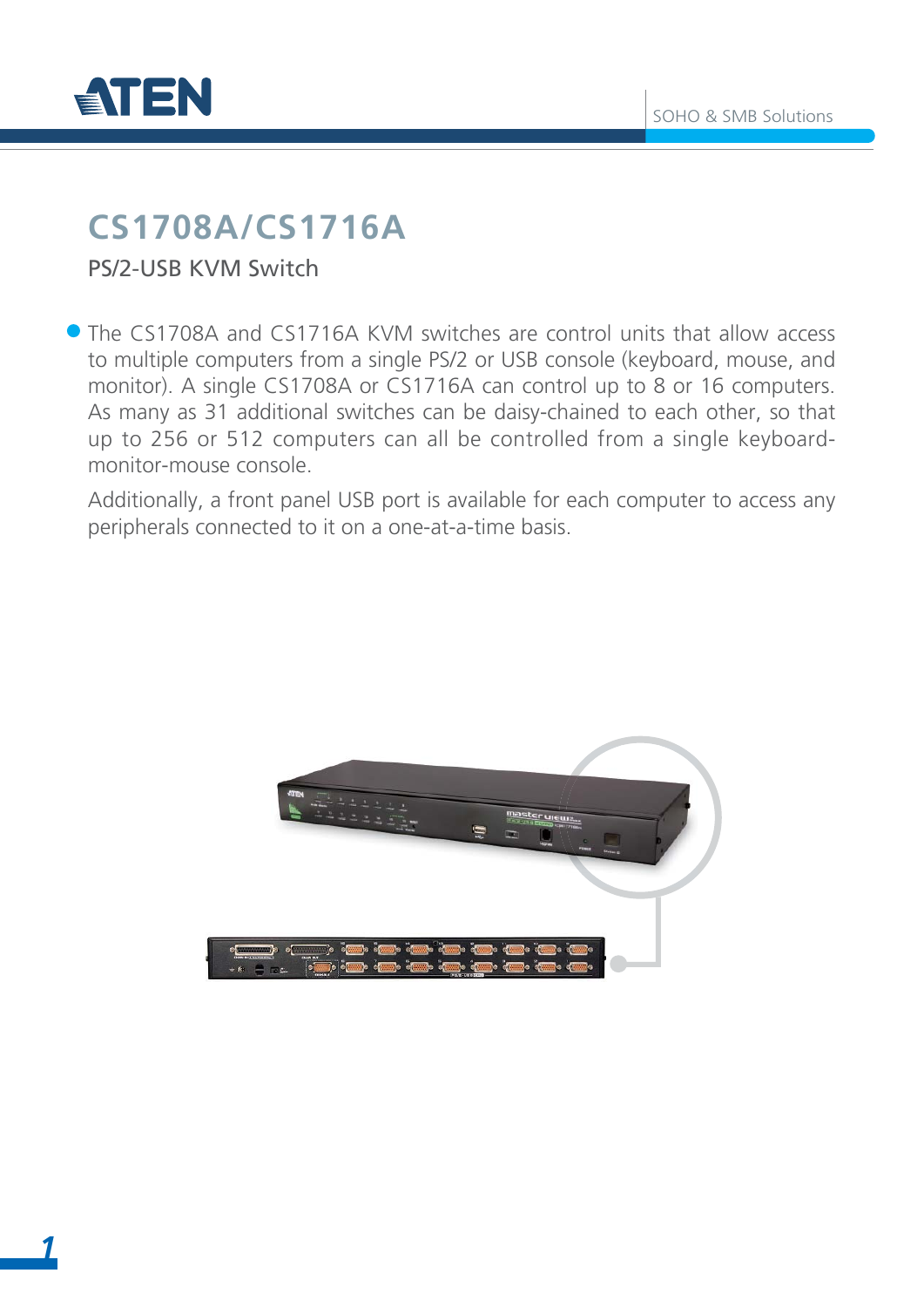

## Features

- One USB-PS/2 console controls up to 8 (CS1708A) or 16 (CS1716A) computers
- Daisy-chain up to 31 additional units control up to 256 (CS1708A) or 512 (CS1716A) computers from a single console
- Front accessible USB port allows each computer to access USB peripherals\*
- Dual Interface –supports computers and console with PS/2 or USB keyboards and mice
- Multiplatform support Windows, Linux, Mac, and Sun
- Video DynaSync™ stores the console monitor's EDID (Extended Display Identification Data) to optimize display resolution
- Supports USB keyboards for PC, Mac and Sun
- Auto PS/2 and USB interface detection
- USB/PS/2 keyboard and mouse emulation computers boot even when the console focus is elsewhere
- Superior video quality up to 2048 x 1536; DDC2B
- No software required convenient computer selection via front panel pushbuttons, hotkeys and multilingual on-screen display (OSD) menus
- Auto-senses station's position on daisy-chained installations; no need for manual dip switch setting; front panel led indicates station's position
- Port names automatically reconfigured when station sequence is changed
- Two level password security; only authorized users view and control computers; up to four users and an administrator with separate profiles for each
- Auto Scan feature for monitoring user-selected computers
- Broadcast Mode —operation simultaneously performed on all selected computers, software installation and upgrading, system wide shutdown, etc.
- Hot pluggable add or remove computers without having to power down the switch
- Buzzer on/off via hotkey and OSD
- Firmware upgrades to all the chained KVM switches at the same time via the daisy-chain cable
- Rack mountable in 19" system rack (1U)
- \* The USB peripheral function only works with USB cable set connections. It will not work with PS/2 cable set connections.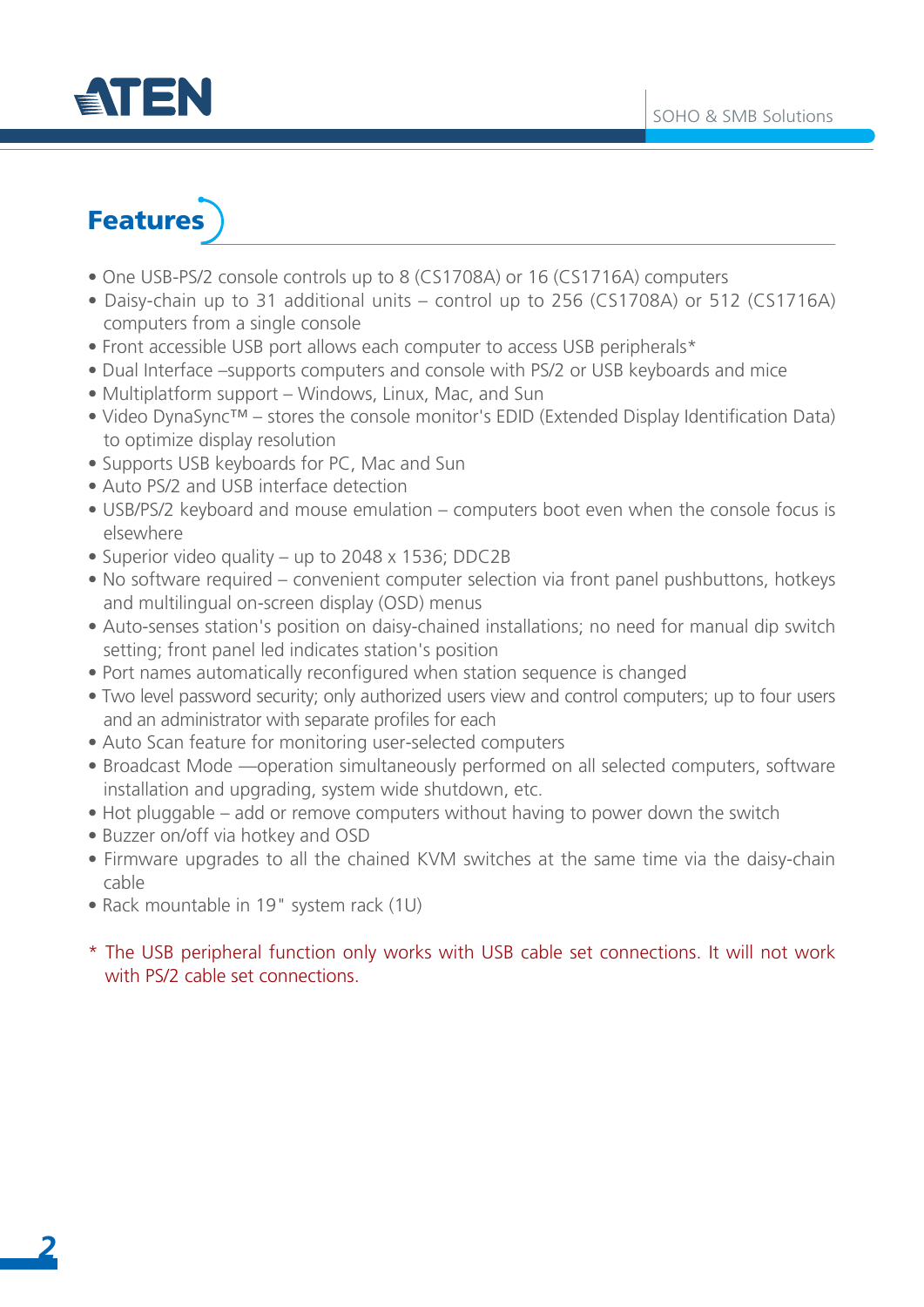





| <b>USB Port</b>                | The front panel USB port is available to connect a USB peripheral device<br>(flash drive, CD-ROM drive, printer, etc.) to the CS1708A / CS1716A. Any<br>computer connected to the CS1708A / CS1716A can access the USB<br>peripheral* on a one at-a-time basis.                                                                     |  |  |
|--------------------------------|-------------------------------------------------------------------------------------------------------------------------------------------------------------------------------------------------------------------------------------------------------------------------------------------------------------------------------------|--|--|
| Two level password<br>security | Only authorized users view and control computers; up to four users and an<br>administrator with separate profiles for each                                                                                                                                                                                                          |  |  |
| <b>Multilanguage support</b>   | The CS1708A/CS1716A supports the following OSD languages: English,<br>German, Japanese, Traditional Chinese and Simplified Chinese.                                                                                                                                                                                                 |  |  |
| <b>Broadcast mode</b>          | When this function is in effect, commands sent from the console are<br>broadcast to to all available computers on the installation.<br>This function is particularly useful for operations that need to be performed<br>on multiple computers, such as performing a system wide shutdown,<br>installing or upgrading software, etc. |  |  |

\* The peripheral device is available to computers connected to the CS1708A / CS1716A on the same level only, and is not available to computers connected to daisy-chained switches.